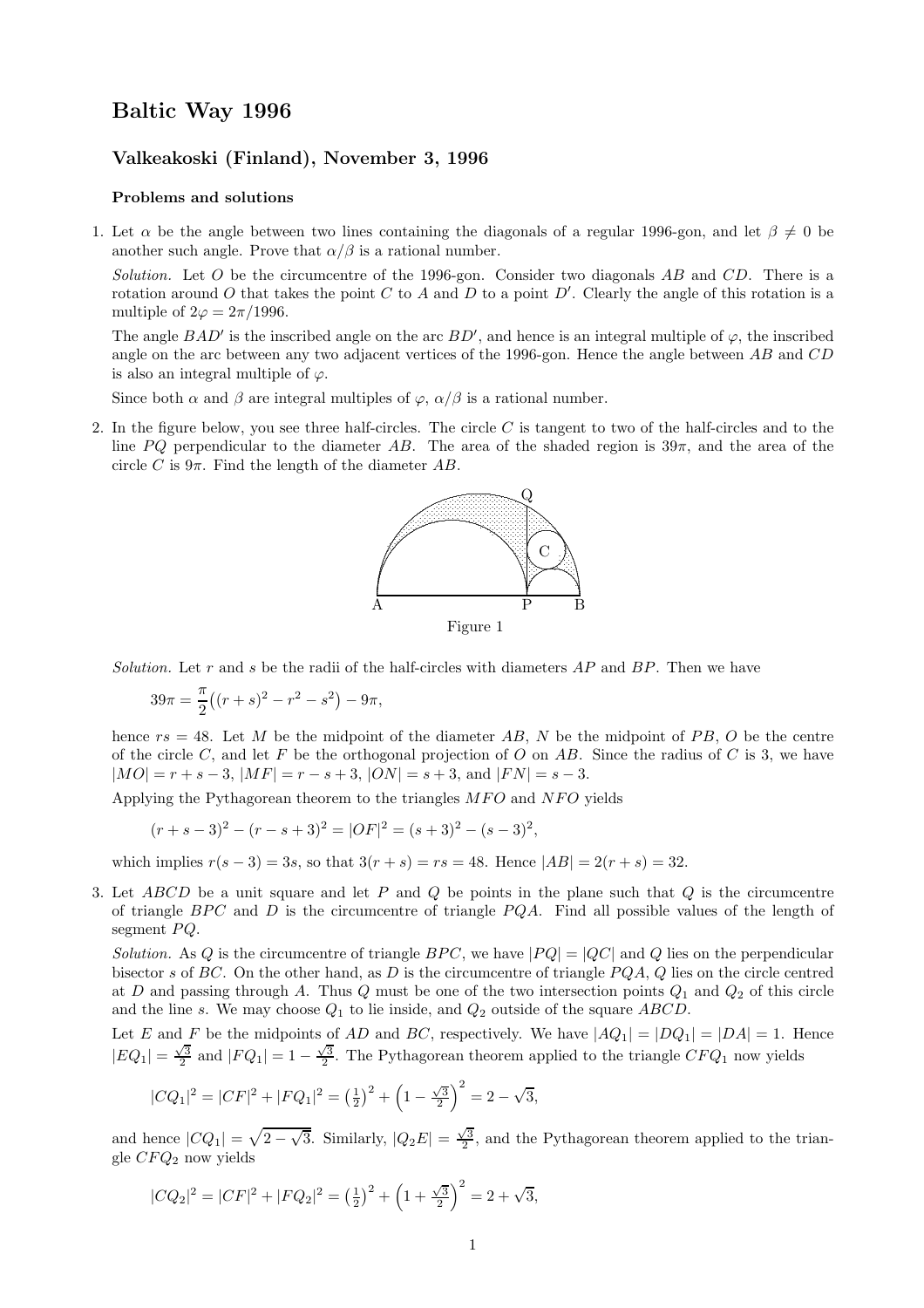and hence  $|CQ_2| = \sqrt{2 + \sqrt{3}}$ . Hence the possible values of the length of the segment PQ are  $\sqrt{2 - \sqrt{3}}$  and  $\sqrt{2 + \sqrt{3}}$ .

**Remark.** The actual location of the point  $P$  is unimportant for us. Note however that the point  $P$  exists because P and C are the two intersection points of the circle centred at D passing through A and the circle centred at Q passing through C.

4. ABCD is a trapezium (AD || BC). P is the point on the line AB such that ∠CPD is maximal. Q is the point on the line CD such that ∠BQA is maximal. Given that P lies on the segment AB, prove that  $\angle CPD = \angle BOA$ .

Solution. The property that ∠CPD is maximal is equivalent to the property that the circle CPD touches the line AB (at P). Let O be the intersection point of the lines AB and CD, and let  $\ell$  be the bisector of ∠AOD. Let A', B' and Q' be the points symmetrical to A, B and Q, respectively, relative to the line  $\ell$ . Then the circle  $AQB$  is symmetrical to the circle  $A'Q'B'$  that touches the line AB at  $Q'$ . We have

$$
\frac{|OD|}{|OA'|} = \frac{|OD|}{|OA|} = \frac{|OC|}{|OB|} = \frac{|OC|}{|OB'|}.
$$

Hence the homothety with centre O and coefficient  $|OD|/|OA|$  takes A' to D, B' to C, and Q' to a point  $Q''$  such that the circle  $CQ''D$  touches the line AB, and thus  $Q''$  coincides with P. Therefore  $\angle AQB = \angle A'Q'B' = \angle CQ''D = \angle CPD$  as required.

5. Let ABCD be a cyclic convex quadrilateral and let  $r_a$ ,  $r_b$ ,  $r_c$ ,  $r_d$  be the radii of the circles inscribed in the triangles BCD, ACD, ABD, ABC respectively. Prove that  $r_a + r_c = r_b + r_d$ .

Solution. For a triangle  $MNK$  with in-radius r and circumradius R, the equality

$$
\cos\angle M + \cos\angle N + \cos\angle K = 1 + \frac{r}{R}
$$

hold; this follows from the cosine theorem and formulas for r and R.

We have  $\angle ACB = \angle ADB$ ,  $\angle BDC = \angle BAC$ ,  $\angle CAD = \angle CBD$  and  $\angle DBA = \angle DCA$ . Denoting these angles by  $\alpha$ ,  $\beta$ ,  $\gamma$  and  $\delta$ , respectively, we get  $r_a = (\cos \beta + \cos \gamma + \cos (\alpha + \delta) - 1)R$  and  $r_c = (\cos \alpha + \cos \delta +$  $\cos (\beta + \gamma) - 1)R$ . Since  $\cos (\alpha + \delta) = -\cos (\beta + \gamma)$ , we get

 $r_a + r_c = (\cos \alpha + \cos \beta + \cos \gamma + \cos \delta - 2)R$ .

Similarly,

$$
r_b + r_d = (\cos \alpha + \cos \beta + \cos \gamma + \cos \delta - 2)R,
$$

where  $R$  is the circumradius of the quadrangle  $ABCD$ .

6. Let a, b, c, d be positive integers such that  $ab = cd$ . Prove that  $a + b + c + d$  is not prime.

Solution 1. As  $ab = cd$ , we get  $a(a+b+c+d) = (a+c)(a+d)$ . If  $a+b+c+d$  were a prime, then it would be a factor in either  $a + c$  or  $a + d$ , which are both smaller than  $a + b + c + d$ .

Solution 2. Let  $r = \gcd(a, c)$  and  $s = \gcd(b, d)$ . Let  $a = a'r$ ,  $b = b's$ ,  $c = c'r$  and  $d = d's$ . Then  $a'b' = c'd'$ . But  $gcd(a', c') = 1$  and  $gcd(b', d') = 1$ , so we must have  $a' = d'$  and  $b' = c'$ . This gives

$$
a+b+c+d = a'r + b's + c'r + d's = a'r + b's + b'r + a's = (a'+b')(r+s).
$$

Since  $a'$ ,  $b'$ ,  $r$  and  $s$  are positive integers,  $a + b + c + d$  is not a prime.

7. A sequence of integers  $a_1, a_2, \ldots$ , is such that  $a_1 = 1, a_2 = 2$  and for  $n \ge 1$ 

$$
a_{n+2} = \begin{cases} 5a_{n+1} - 3a_n & \text{if } a_n \cdot a_{n+1} \text{ is even,} \\ a_{n+1} - a_n & \text{if } a_n \cdot a_{n+1} \text{ is odd.} \end{cases}
$$

Prove that  $a_n \neq 0$  for all *n*.

Solution. Considering the sequence modulo 6 we obtain 1, 2, 1, 5, 4, 5, 1, 2, ... The conclusion follows.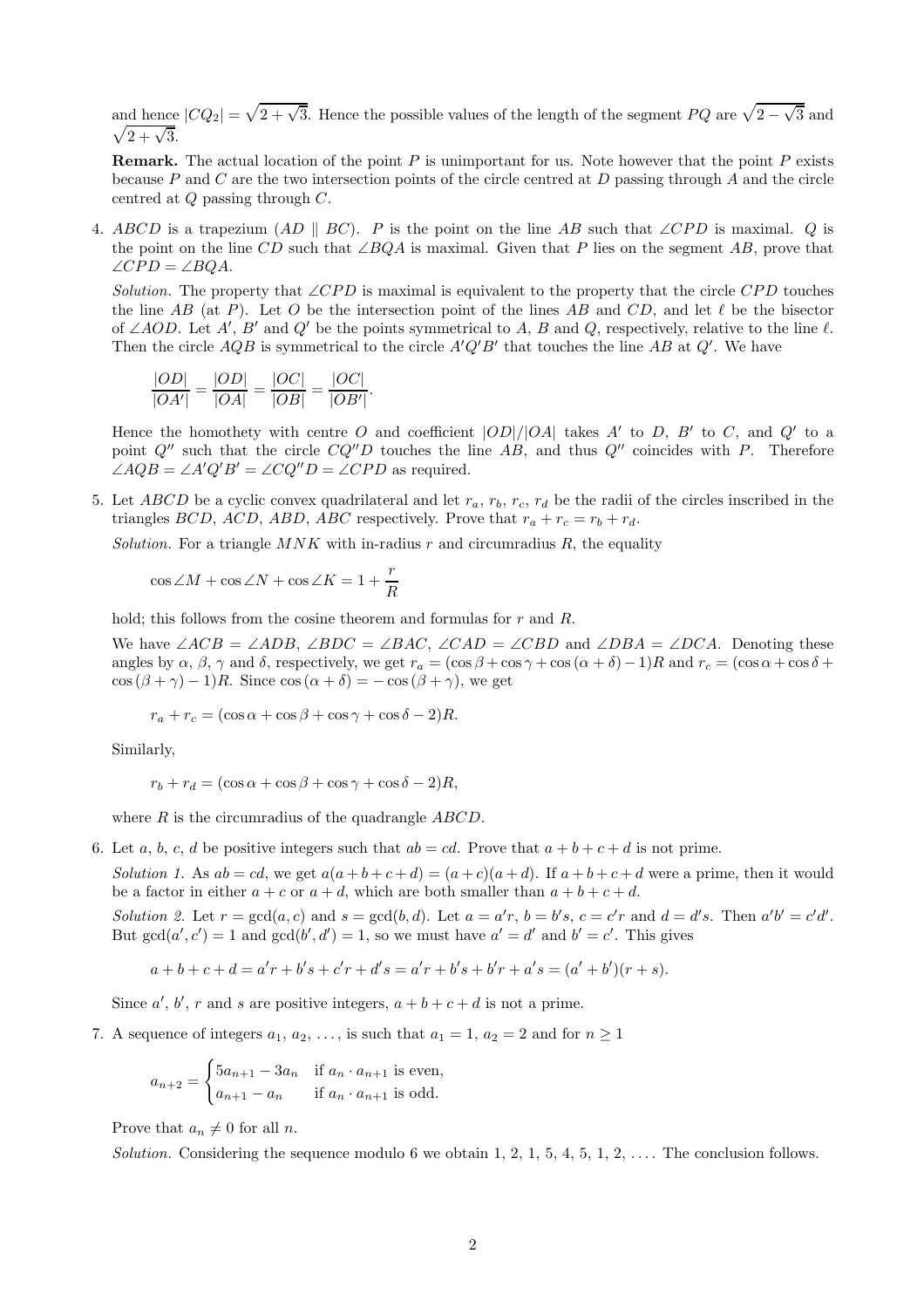8. Consider the sequence

$$
x_1 = 19,
$$
  
\n
$$
x_2 = 95,
$$
  
\n
$$
x_{n+2} = \text{lcm}(x_{n+1}, x_n) + x_n,
$$

for  $n > 1$ , where  $lcm(a, b)$  means the least common multiple of a and b. Find the greatest common divisor of  $x_{1995}$  and  $x_{1996}$ .

*Solution.* Let  $d = \gcd(x_k, x_{k+1})$ . Then  $\text{lcm}(x_k, x_{k+1}) = x_k x_{k+1}/d$ , and

$$
\gcd(x_{k+1}, x_{k+2}) = \gcd(x_{k+1}, \frac{x_k x_{k+1}}{d} + x_k) = \gcd(x_{k+1}, \frac{x_k}{d}(x_{k+1} + d)).
$$

Since  $x_{k+1}$  and  $x_k/d$  are relatively prime, this equals  $gcd(x_{k+1}, x_{k+1} + d) = d$ . It follows by induction that  $gcd(x_n, x_{n+1}) = gcd(x_1, x_2) = 19$  for all  $n \ge 1$ . Hence  $gcd(x_{1995}, x_{1996}) = 19$ .

- 9. Let n and k be integers,  $1 \leq k \leq n$ . Find an integer b and a set A of n integers satisfying the following conditions:
	- (i) No product of  $k-1$  distinct elements of A is divisible by b.
	- (*ii*) Every product of k distinct elements of A is divisible by b.
	- (*iii*) For all distinct a,  $a'$  in A, a does not divide  $a'$ .

Solution. Let  $p_1, \ldots, p_n$  be the first n odd primes. Then we can take  $A = \{2p_1, 2p_2, \ldots, 2p_n\}$  and  $b = 2^k$ . It is easily seen that the conditions are satisfied.

10. Denote by  $d(n)$  the number of distinct positive divisors of a positive integer n (including 1 and n). Let  $a > 1$  and  $n > 0$  be integers such that  $a^n + 1$  is a prime. Prove that

$$
d(a^n - 1) \ge n.
$$

Solution. First we show that  $n = 2^s$  for some integer  $s \ge 0$ . Indeed, if  $n = mp$  where p is an odd prime, then  $a^{n} + 1 = a^{mp} + 1 = (a^{m} + 1)(a^{m(p-1)} - a^{m(p-2)} + \cdots - a + 1)$ , a contradiction.

Now we use induction on s to prove that  $d(a^{2^s}-1) \geq 2^s$ . The case  $s=0$  is obvious. As  $a^{2^s}-1=$  $(a^{2^{s-1}}-1)(a^{2^{s-1}}+1)$ , then for any divisor q of  $a^{2^{s-1}}-1$ , both q and  $q(a^{2^{s-1}}+1)$  are divisors of  $a^{2^s}-1$ . Since the divisors of the form  $q(a^{2^{s-1}}+1)$  are all larger than  $a^{2^{s-1}}-1$  we have  $d(a^{2^s}-1) \geq 2 \cdot d(a^{2^{s-1}}-1) = 2^s$ .

11. The real numbers  $x_1, x_2, \ldots, x_{1996}$  have the following property: for any polynomial W of degree 2 at least three of the numbers  $W(x_1), W(x_2), \ldots, W(x_{1996})$  are equal. Prove that at least three of the numbers  $x_1, x_2, \ldots, x_{1996}$  are equal.

Solution. Let  $m = \min\{x_1, \ldots, x_{1996}\}\)$ . Then the polynomial  $W(x) = (x - m)^2$  is strictly increasing for  $x \geq m$ . Hence if  $W(x_i) = W(x_j)$  we must have  $x_i = x_j$ , and the conclusion follows.

12. Let S be a set of integers containing the numbers 0 and 1996. Suppose further that any integer root of any non-zero polynomial with coefficients in S also belongs to S. Prove that  $-2$  belongs to S.

Solution. Consider the polynomial  $W(x) = 1996x + 1996$ . As  $W(-1) = 0$  we conclude that  $-1 \in S$ . Now consider the polynomial  $U(x) = -x^{1996} - x^{1995} - \cdots - x^2 - x + 1996$ . As  $U(1) = 0$  we have  $1 \in S$ . Finally, let  $T(x) = -x^{10} + x^9 - x^8 + x^7 - x^6 + x^3 - x^2 + 1996$ . Then  $-2 \in S$  since  $T(-2) = 0$ .

13. Consider the functions f defined on the set of integers such that

$$
f(x) = f(x^2 + x + 1),
$$

for all integers  $x$ . Find

- (a) all even functions,
- (b) all odd functions of this kind.

Solution.

(a) For f even, we have  $f(x-1) = f((x-1)^2 + (x-1)+1) = f(x^2-x+1) = f((-x)^2-x+1) = f(-x) = f(x)$ for any  $x \in \mathbb{Z}$ . Hence f has a constant value; any constant will do.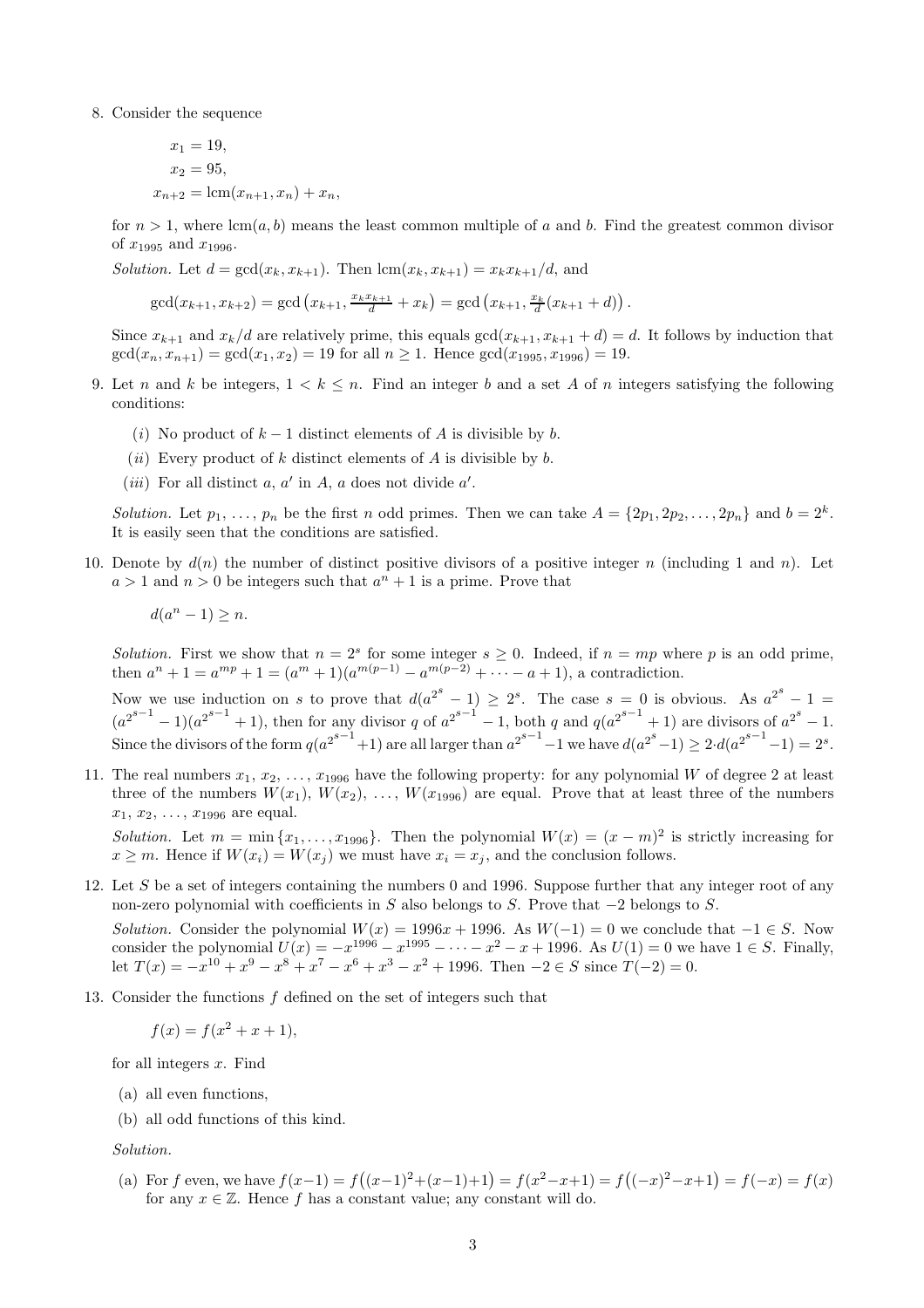- (b) For f odd, a similar computation yields  $f(x-1) = -f(x)$ . Since  $f(0) = 0$ , we see that  $f(x) = 0$  for all  $x \in \mathbb{Z}$ .
- 14. The graph of the function  $f(x) = x^n + a_{n-1}x^{n-1} + \cdots + a_1x + a_0$  (where  $n > 1$ ), intersects the line  $y = b$ at the points  $B_1, B_2, \ldots, B_n$  (from left to right), and the line  $y = c$   $(c \neq b)$  at the points  $C_1, C_2, \ldots, C_n$ (from left to right). Let P be a point on the line  $y = c$ , to the right to the point  $C_n$ . Find the sum  $\cot \angle B_1C_1P + \cdots + \cot \angle B_nC_nP$ .

Solution. Let the points  $B_i$  and  $C_i$  have the coordinates  $(b_i, b)$  and  $(c_i, c)$ , respectively, for  $i = 1, 2, ..., n$ . Then we have

$$
\cot \angle B_1 C_1 P + \cdots + \cot \angle B_n C_n P = \frac{1}{b - c} \sum_{i=1}^n (b_i - c_i).
$$

The numbers  $b_i$  and  $c_i$  are the solutions of  $f(x) - b = 0$  and  $f(x) - c = 0$ , respectively. As  $n \ge 2$ , it follows from the relationships between the roots and coefficients of a polynomial (Viète's relations) that  $\sum_{i=1}^{n} b_i =$  $\sum_{i=1}^{n} c_i = -a_{n-1}$  regardless of the values of b and c, and hence  $\cot \angle B_1C_1P + \cdots + \cot \angle B_nC_nP = 0$ .

15. For which positive real numbers  $a, b$  does the inequality

$$
x_1 \cdot x_2 + x_2 \cdot x_3 + \dots + x_{n-1} \cdot x_n + x_n \cdot x_1 \ge x_1^a \cdot x_2^b \cdot x_3^a + x_2^a \cdot x_3^b \cdot x_4^a + \dots + x_n^a \cdot x_1^b \cdot x_2^a
$$

hold for all integers  $n > 2$  and positive real numbers  $x_1, x_2, \ldots, x_n$ ?

Solution. Substituting  $x_i = x$  easily yields that  $2a + b = 2$ . Now take  $n = 4$ ,  $x_1 = x_3 = x$  and  $x_2 = x_4 = 1$ . This gives  $2x \geq x^{2a} + x^b$ . But the inequality between the arithmetic and geometric mean yields  $x^{2a} + x^b \geq$  $\frac{2\sqrt{x^{2a}x^{b}}}{2x^{2a}x^{b}} = 2x$ . Here equality must hold, and this implies that  $x^{2a} = x^{b}$ , which gives  $2a = b = 1$ .

On the other hand, if  $b = 1$  and  $a = \frac{1}{2}$ , we let  $y_i = \sqrt{x_i x_{i+1}}$  for  $1 \le i \le n$ , with  $x_{n+1} = x_1$ . The inequality then takes the form

$$
y_1^2 + \dots + y_n^2 \ge y_1 y_2 + y_2 y_3 + \dots + y_n y_1. \tag{1}
$$

But the inequality between the arithmetic and geometric mean yields

 $\frac{1}{2}(y_i^2 + y_{i+1}^2) \ge y_i y_{i+1}, \qquad 1 \le i \le n,$ 

where  $y_{n+1} = y_n$ . Adding these *n* inequalities yields the inequality (1).

The inequality (1) can also be obtained from the Cauchy-Schwarz inequality, which implies that  $\sum_{i=1}^n y_i^2 \sum_{i=1}^n y_{i+1}^2 \ge (\sum_{i=1}^n y_i y_{i+1})^2$ , which is exactly the stated inequality.

16. On an infinite checkerboard, two players alternately mark one unmarked cell. One of them uses  $\times$ , the other  $\circ$ . The first who fills a 2  $\times$  2 square with his symbols wins. Can the player who starts always win?

Solution. Divide the plane into dominoes in the way indicated by the thick lines in Figure 2. The second player can respond by marking the other cell of the same domino where the first player placed his mark. Since every  $2 \times 2$  square contains one whole domino, the first player cannot win.



17. Using each of the eight digits 1, 3, 4, 5, 6, 7, 8 and 9 exactly once, a three-digit number A, two twodigit numbers B and C,  $B < C$ , and a one-digit number D are formed. The numbers are such that  $A + D = B + C = 143$ . In how many ways can this be done?

Solution. From  $A = 143 - D$  and  $1 \le D \le 9$ , it follows that  $134 \le A \le 142$ . The hundreds digit of A is therefore 1, and the tens digit is either 3 or 4. If the tens digit of A is 4, then the sum of the units digits of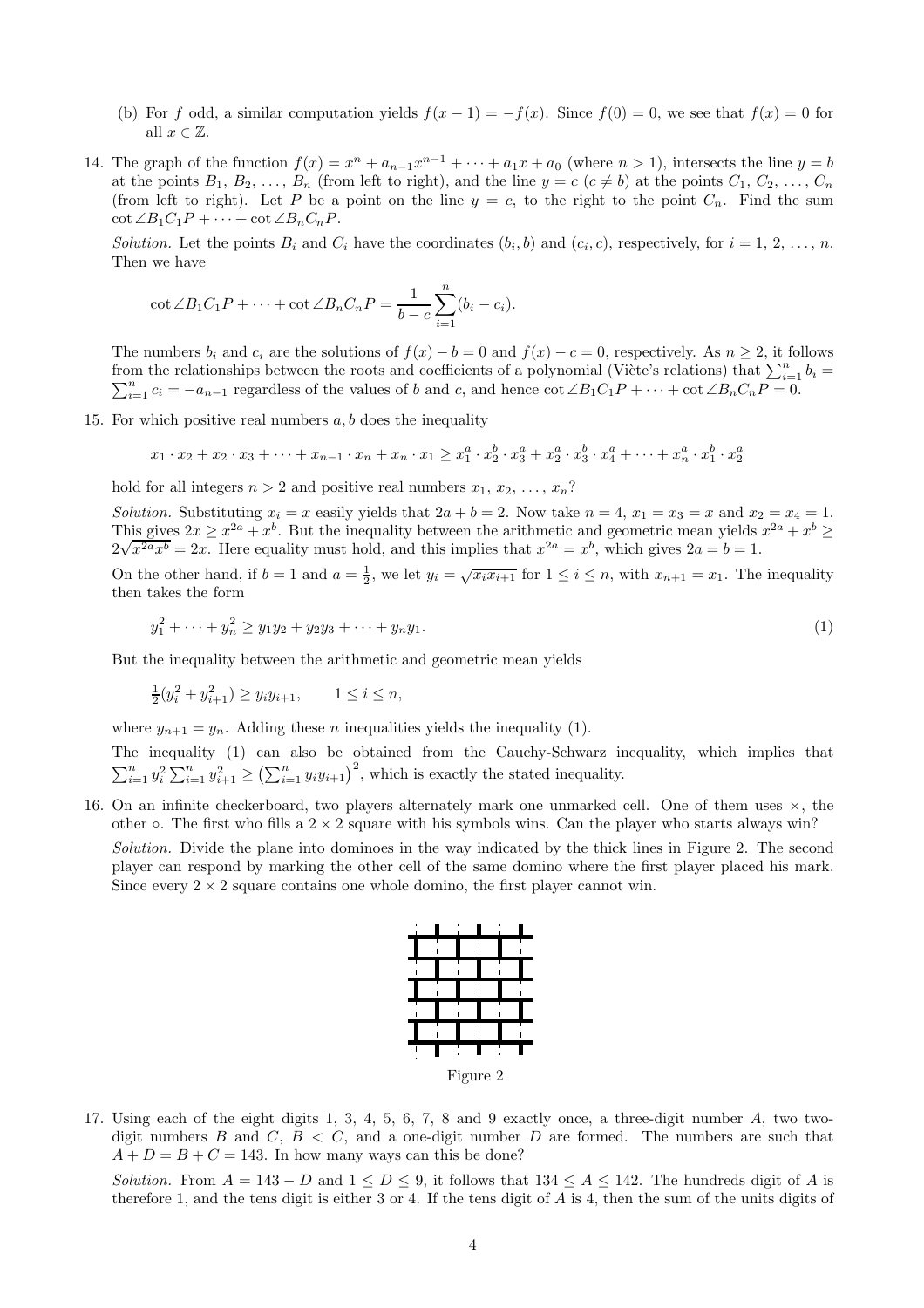A and D must be 3, which is impossible, as the digits 0 and 2 are not among the eight digits given. Hence the first two digits of  $A$  are uniquely determined as 1 and 3. The sum of the units digits of  $A$  and  $D$  must be 13. This can be achieved in six different ways as  $13 = 4 + 9 = 5 + 8 = 6 + 7 = 7 + 6 = 8 + 5 = 9 + 4$ .

The sum of the units digits of B and C must again be 13, and as  $B + C = 143$ , this must also be true for the tens digits. For each choice of the numbers  $A$  and  $D$ , the remaining four digits form two pairs, both with the sum 13. The units digits of  $B$  and  $C$  may then be chosen in four ways. The tens digits are then uniquely determined by the remaining pair and the relation  $B < C$ . The total number of possibilities is therefore  $6 \cdot 4 = 24$ .

18. The jury of an olympiad has 30 members in the beginning. Each member of the jury thinks that some of his colleagues are competent, while all the others are not, and these opinions do not change. At the beginning of every session a voting takes place, and those members who are not competent in the opinion of more than one half of the voters are excluded from the jury for the rest of the olympiad. Prove that after at most 15 sessions there will be no more exclusions. (Note that nobody votes about his own competence.)

Solution. First we note that if nobody is excluded in some session, then the situation becomes stable and nobody can be excluded in any later session.

We use induction to prove the slightly more general claim that if the jury has 2n members,  $n \geq 2$ , then after at most n sessions nobody will be excluded anymore. For  $n = 2$  the claim is obvious, since if some members are excluded in the first two sessions, there are at most two members left, and hence nobody is excluded in the third session.

Now assuming that the claim is true for  $n \leq k-1$ , suppose the jury has 2k members, and consider the first session. If nobody is excluded, we are done. If a positive and even number of members are excluded, there will be 2r members left with  $r < k$ , and by the induction hypotheses the jury will stabilize after at most r more sessions, giving a total of at most  $r + 1 \leq k$  sessions, as required.

Finally suppose that an odd number of members are excluded in the first session. There are three alternatives:

- $(i)$  An even number of members are excluded in each of the next m sessions, after which nobody is excluded. Then the number of members left is at most  $2k - 1 - 2m$ . Hence  $2k - 1 - 2m \ge 1$ , so that  $k \geq m + 1$ . Hence the number of sessions is at most k.
- $(ii)$  An even number of members are excluded in each of the next m sessions, after which an odd number of members greater than 1 are excluded. Then there are at most  $2k - 1 - 2m - 3$  members left, and by the induction hypotheses, the jury will stabilize in no more than  $k - m - 2$  sessions. The total number of sessions is therefore  $1 + m + 1 + (k - m - 2) = k$ .
- (*iii*) An even number of members are excluded in each of the next m sessions, followed by a session where precisely one member M is excluded. In this session, there were  $2r + 1$  members present for some r, and  $r + 1$  of these voted for the exclusion of M. But then any member other than M was thought to be incompetent by at most r others. In the next session the jury will have  $2r$  members, and since the members do not change their sympathies, nobody can be excluded. Hence the situation is stable after  $m+2$  sessions, and at least  $1+2m+1=2m+2$  members have been excluded. But there must be at least 3 members left, for one member cannot be excluded from a jury of 2 members. Hence  $2m + 2 \leq 2k - 3$ , whence  $m + 2 \leq k$ .

Thus the claim holds for  $n = k$  also. We conclude that the claim holds for all  $n \geq 2$ .

19. Four heaps contain 38, 45, 61, and 70 matches respectively. Two players take turns choosing any two of the heaps and take some non-zero number of matches from one heap and some non-zero number of matches from the other heap. The player who cannot make a move, loses. Which one of the players has a winning strategy?

Solution. The first player wins by making moves so that the opponent must face positions of the form  $(a, a, a, b)$ , where  $a \leq b$ .

- 20. Is it possible to partition all positive integers into disjoint sets A and B such that
	- $(i)$  no three numbers of A form arithmetic progression,
	- $(ii)$  no infinite non-constant arithmetic progression can be formed by numbers of  $B$ ?